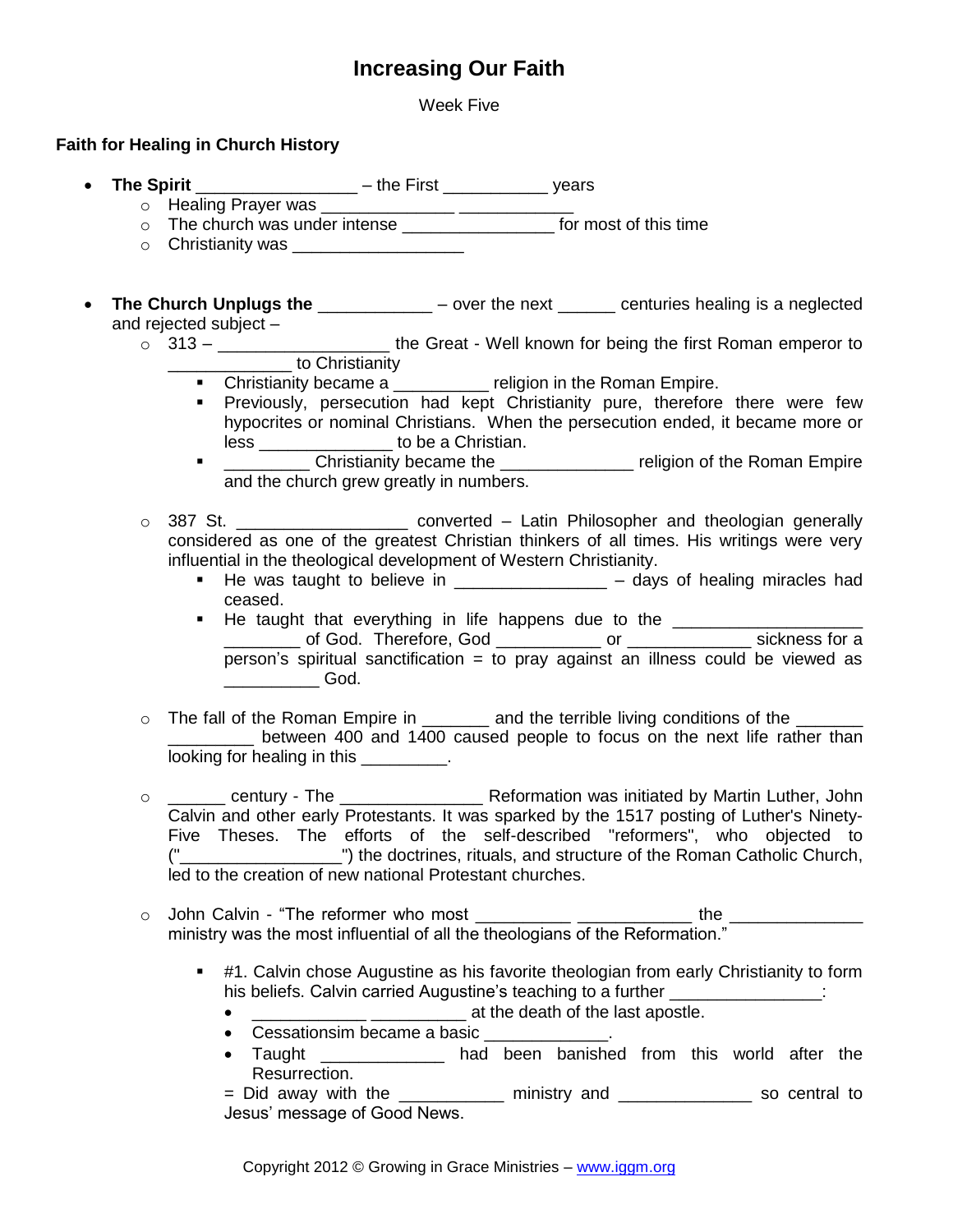- Those who have strongly been influenced by his conclusions: Presbyterians, Baptist, and most other evangelicals.
- #2. His great disdain for the \_\_\_\_\_\_\_\_\_\_\_\_\_\_ Church and their practices has greatly impacted the denominations even to this day to be
- o \_\_\_\_\_\_\_\_\_\_\_\_\_\_\_ resisted Cessationism. They retained a belief in the miraculous although their faith expectancy was an occasional healing and through the Catholic ' not ordinary people. This caused the laity to feel they were not good enough or holy enough to be used for healing.
- o 1711-\_\_\_\_\_\_\_\_ Others with great influence Hume, Darby, Bultmann Reinforced Cessationism view or taught that the example of the never even happened.
- o Expectant faith remains in people who read the \_\_\_\_\_\_\_\_\_\_\_and \_\_\_\_\_\_\_\_\_\_\_\_ and respond with the heart cry "

# **The Spirit** \_\_\_\_\_\_\_\_\_\_\_\_\_\_\_\_\_\_\_\_\_**!**

- Wave \_\_\_\_\_\_\_\_\_\_\_\_\_ Azusa Street, Los Angeles, CA. The first 50 years of the  $20<sup>th</sup>$  century, Holy Spirit fires were spreading all over the land – far from established \_\_\_\_\_\_\_\_\_\_\_\_ and \_\_\_\_\_\_\_\_\_\_\_\_\_\_.
	- By year \_\_\_\_\_\_\_\_\_\_\_\_\_ this wave had grown into \_\_\_\_\_\_\_ million Pentecostals in 740 Pentecostal denominations. 90% who experienced a personal Pentecost were forced to resign from their churches and another 6% voluntarily left their parent churches. This led to the formation of many new Pentecostal denominations.
- o \_\_\_\_\_\_\_\_\_\_\_\_\_\_\_\_ Renewal Movement Second half of the 20th century, the fire of the Spirit began to touch pastors and leaders in the established church, The angle of the Great leaders arose in this healing revival.
	- By \_\_\_\_\_\_, the Spirit touched the heart of every mainline denomination with a renewal experience accompanied by all the charismatic gifts (ministers, priests and laypeople).
	- This wave was larger than the first with million people in all the major denominations Catholic and Protestant.
	- 100,000 Spirit filled churches formed into 3700 denominations or groupings.
- o \_\_\_\_\_\_\_\_\_\_\_ Wave John Wimber, a former jazz musician, after conversion became a pastor, attended 1977 Calvary Chapel but left because of theological difference about the practice of gifts, ministry of Holy Spirit and Kingdom theology, then became a founding leader of the Vineyard Movement, 1982.
	- **-** \_\_\_\_\_\_\_\_\_\_\_\_\_\_ Toronto Airport –
	- **TECT** million neo-charismatics, more than the total Pentecostal and Charismatics added together. Neo-charismatics are churches that embrace the doctrines and practices of the Pentecostal church and Charismatic movement but not formally aligned with either. These are most referred to as independent or nondenominational churches. Church on the Rock, Vineyard, International House of Prayer, Toronto Airport Christian Fellowship, Bethel Church.
	- **Estimates are that this astounding \_\_\_\_\_\_\_\_** will increase worldwide to a total of \_\_\_\_\_\_\_ million by the year \_\_\_\_\_\_\_\_\_. \_\_\_\_\_\_\_\_% are non-white. They are \_\_\_\_\_% third world rather than \_\_\_\_% first world and most of them are living in poverty.

Copyright 2012 © Growing in Grace Ministries – www.iggm.org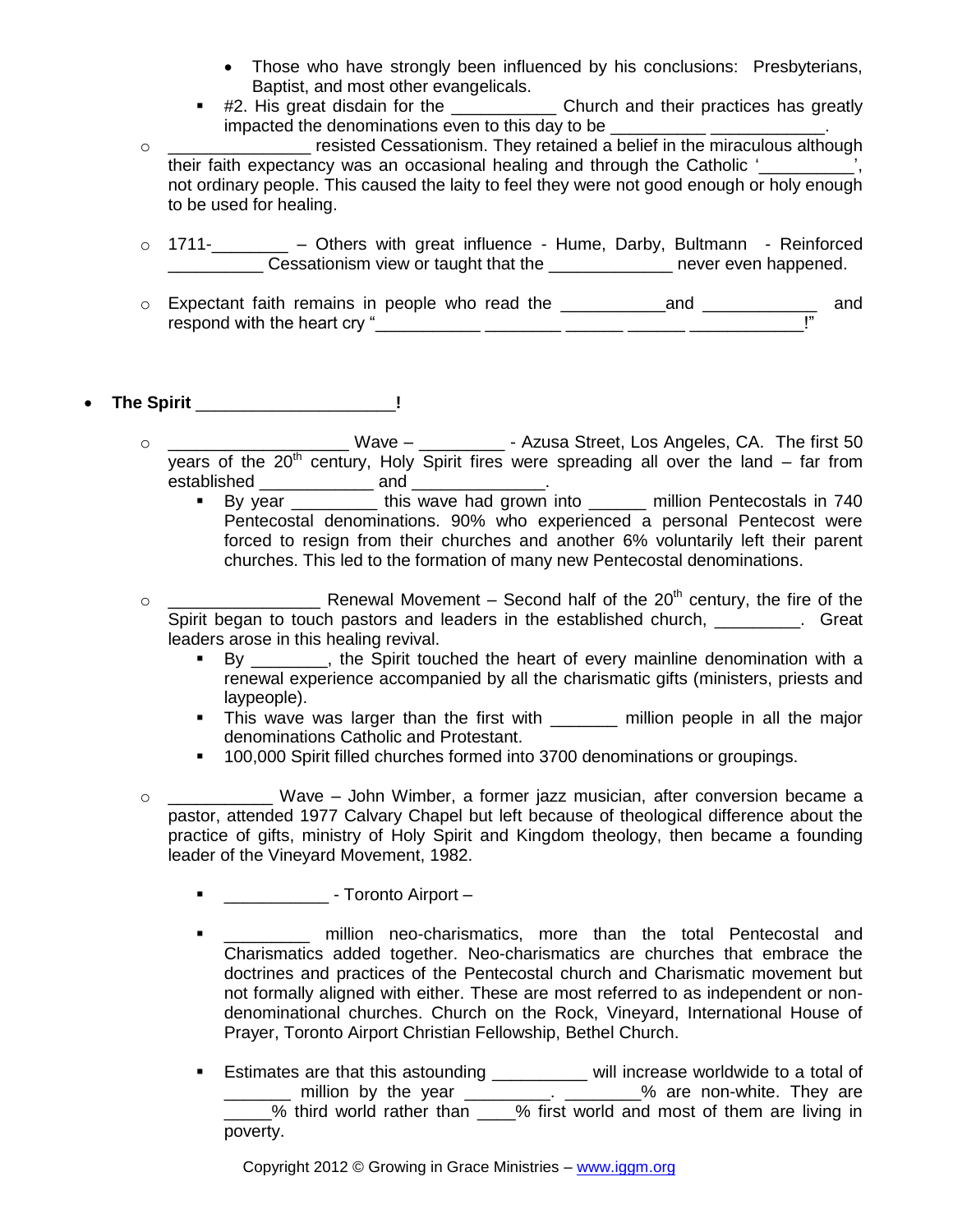In a mere wears, the number who have experienced the power of the Spirit has grown to such a remarkable extent this it now represents the largest group of Christians in the world, the first being the Roman Catholics. It outnumbers the total of all the traditional Protestants put together. AND THEY once more in the gift of supernatural healing and deliverance.

#### **Increasing Our Faith for Healing**

- **Faith** \_\_\_\_\_\_\_\_\_\_\_\_\_ **–** Hebrews 11:6, *It's impossible to please God apart from faith. And why? Because anyone who wants to approach God must believe both that he exists and that he cares enough to respond to those who seek him.* MSG
	- o Faith lives out of the revelation of God's nature as a \_\_\_\_\_\_\_\_\_\_!
	- o Much of what we \_\_\_\_\_\_\_\_\_\_ in life is brought to us, but most of what we \_\_\_\_\_\_\_, we have to **Example 20** That is the divine purpose of continuous pursuit.
- **Stay** \_\_\_\_\_\_\_\_\_\_\_\_\_\_\_ **Into the Power Source!** 
	- o \_\_\_\_\_\_\_\_\_\_\_ Father God Cry out to Him. Be \_\_\_\_\_\_\_\_\_\_\_\_\_ and passionate in pursuing miracle breakthroughs. Paul said to pursue earnestly spiritual gifts. We are not to they will simply function in our lives without the element of passionate prayer. Cry out to God in the secret place and take risks in the **contact of the contact** place.
		- When the miracle \_\_\_\_\_\_\_\_\_\_\_, give thanks, giving Him all the credit and glory
		- When it does , we return to the secret place and make our requests known to God
	- o Bible \_\_\_\_\_\_\_\_\_ The Scriptures reveal how Holy Spirit moves, especially through the life of Jesus. Pour over the \_\_\_\_\_\_\_\_\_\_\_\_ and \_\_\_\_\_\_\_\_. All true study is driven by hunger.
	- o \_\_\_\_\_\_\_\_\_\_\_\_ Find books written by those who have lived or are living the \_\_\_\_\_\_\_\_\_\_\_\_\_\_\_\_ lifestyle. *God's Generals* by Roberts Liardon.
	- o \_\_\_\_\_\_\_\_\_\_\_\_\_\_\_ Pursue the men and women of God who live a miracle lifestyle and ask them to pray and lay hands on you, 1 Timothy 4:14. This is not the only way to receive an impartation. Sometimes we can receive it through the the same of their ministry and the honor we cultivate for Holy Spirit upon them and the gifts they carry. Impartation won't become example and in your life until you and and begin praying for others. An impartation can lie \_\_\_\_\_\_\_\_\_\_\_\_\_\_\_\_\_ if we do not activate it.
	- $\circ$  \_\_\_\_\_\_\_\_\_\_\_\_\_\_\_\_ The more we \_\_\_\_\_\_\_\_\_\_\_\_\_ the gifts of the Spirit, the more breakthrough we will see. One of the primary principles of the Kingdom is that \_\_\_\_\_\_\_\_\_\_\_\_ comes through use.
	- o \_\_\_\_\_\_\_\_\_\_\_\_\_\_\_ When you associate with those who regularly \_\_\_\_\_\_\_\_\_\_\_\_\_\_\_\_ signs and wonders in their lives, it will rub off on you!
	- o \_\_\_\_\_\_\_\_\_\_\_\_\_\_\_\_\_\_\_\_\_ Make room for God to do what He does by nature: \_\_\_\_\_\_\_ and  $\blacksquare$  More people will be  $\blacksquare$  when you pray for  $\blacksquare$ people. Act on what you know, led by Holy Spirit. Real learning comes by \_\_\_\_\_\_\_\_\_\_\_.